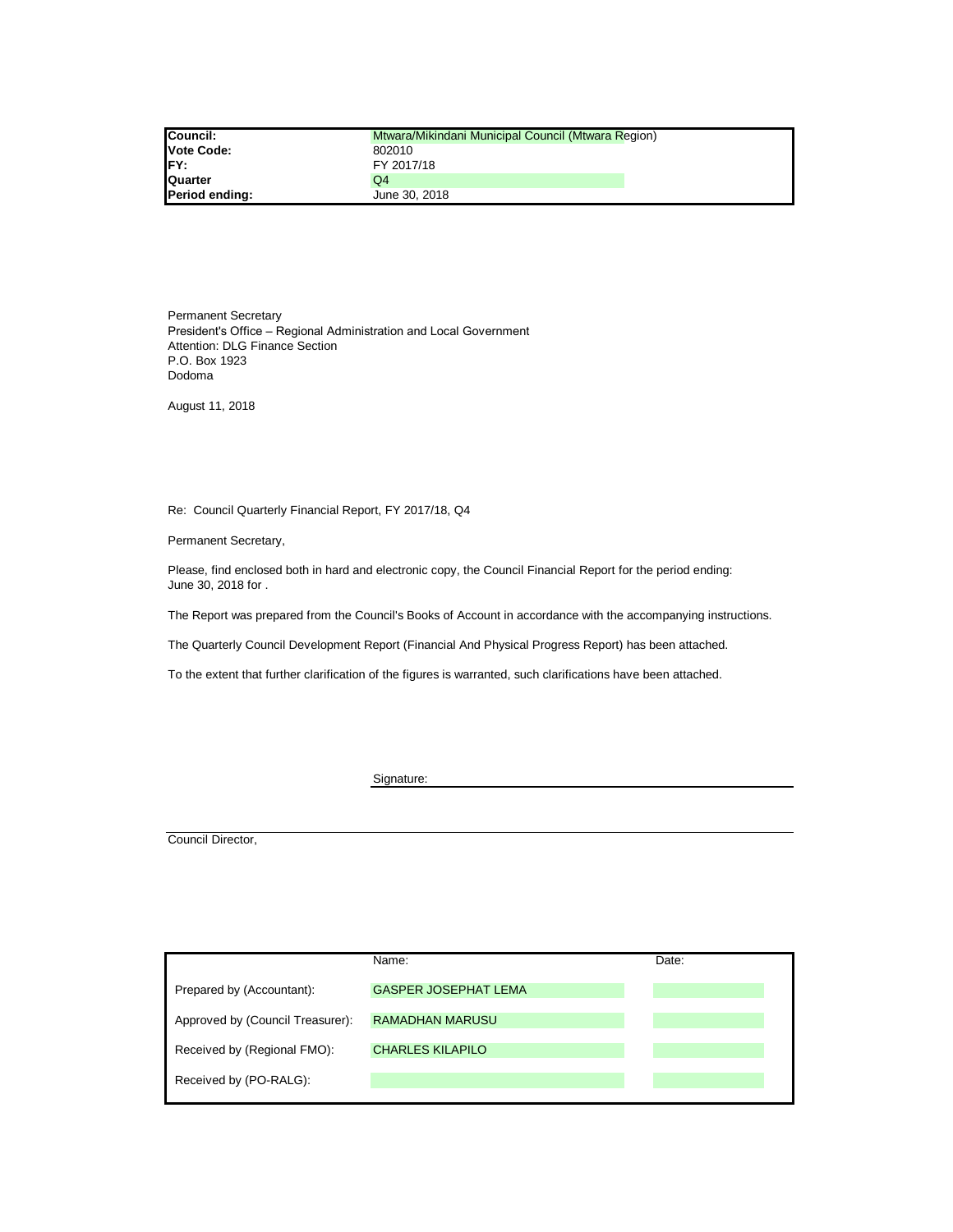# **Council Finance Report - Checklist**

*Mtwara/Mikindani Municipal Council (Mtwara Region)*

Quarterly Financial Report As At: June 30, 2018

### **BUDGET PLAN AND EXECUTION (GENERAL)**

- 1 The Budget Plan (Column A) reflects the budget as approved by Council. TRUE Not Checked
- 2 The Budget Plan (Column A) is identical to the plan reported during previous quarter, except where virements have been approved by Council.
- 3 Information on budget execution (Column B-D) is taken from the council's General Ledger PRUE Not Checked<br>TRUE Not Checked not from cash books.
- 4 Column B has been completed in each table and is identical to the Cumulative Amount reported in the previous quarter's Council Financial Report, unless noted otherwise.<br>
TRUE Not Checked
- 5 The information contained in this report has been presented to the Council, as part of the quarterly Income and Expenditure Statements.

### **OWN REVENUES**

- 6 All revenue collections are included in the correct revenue category (as defined in An revenue conections are included in the correct revenue category (as defined in TRUE TRUE Not Checked
- 7 The category 'Specific Service Fees' includes all specific service fees, not just Parking The category specific service nees includes all specific service rees, not just narking<br>Fees and Central Bus Stand Fees.
- 8 The category 'Other Own Revenues' includes only the revenue sources listed for this The category Other Own Revenues includes only the revenue sources listed for this<br>category, and does not include any revenue sources listed in any of the other categories.
- 9 GPG is NOT included as an own revenue source (but as a transfer). TRUE TRUE Not Checked
- 10 Accounts have been reconciled with bank statements, and opening and closing balances accurately reflect the account balances reported on the bank statements.

### **INTERGOVERNMENTAL FISCAL TRANSFERS**

- 11 Recurrent block grants separately reflect receipts for PE and OC. TRUE Not Checked
- 12 Receipts for PE transfers reflects all PE (Gross Amount, including statutory deductions Withheld at Center), not just Basic Salary.<br>Withheld at Center), not just Basic Salary.
- 13 Transfer amounts include in-kind transfers (MSD grants, Exam Fees, and so on). TRUE Nullet Not Checked
- 14 Development transfers are reported by source of fund (not by sector in which transfer is TRUE Not Checked<br>spent).

#### **EXPENDITURES**

- 15 PE expenditures reflect total PE spending, include statutory deductions (not just Basic **Not TRUE** Not Checked<br>Salary).
- 16 Expenditures funded by own source revenues are included in the spending amounts for TRUE Not Checked<br>each sector / department.
- 17 Development expenditures are reflected by sector (not by source of transfer). Not Checked Not Checked Not Checked
- 18 Expenditure commitments have been reported, where such information is available. TRUE Not Checked









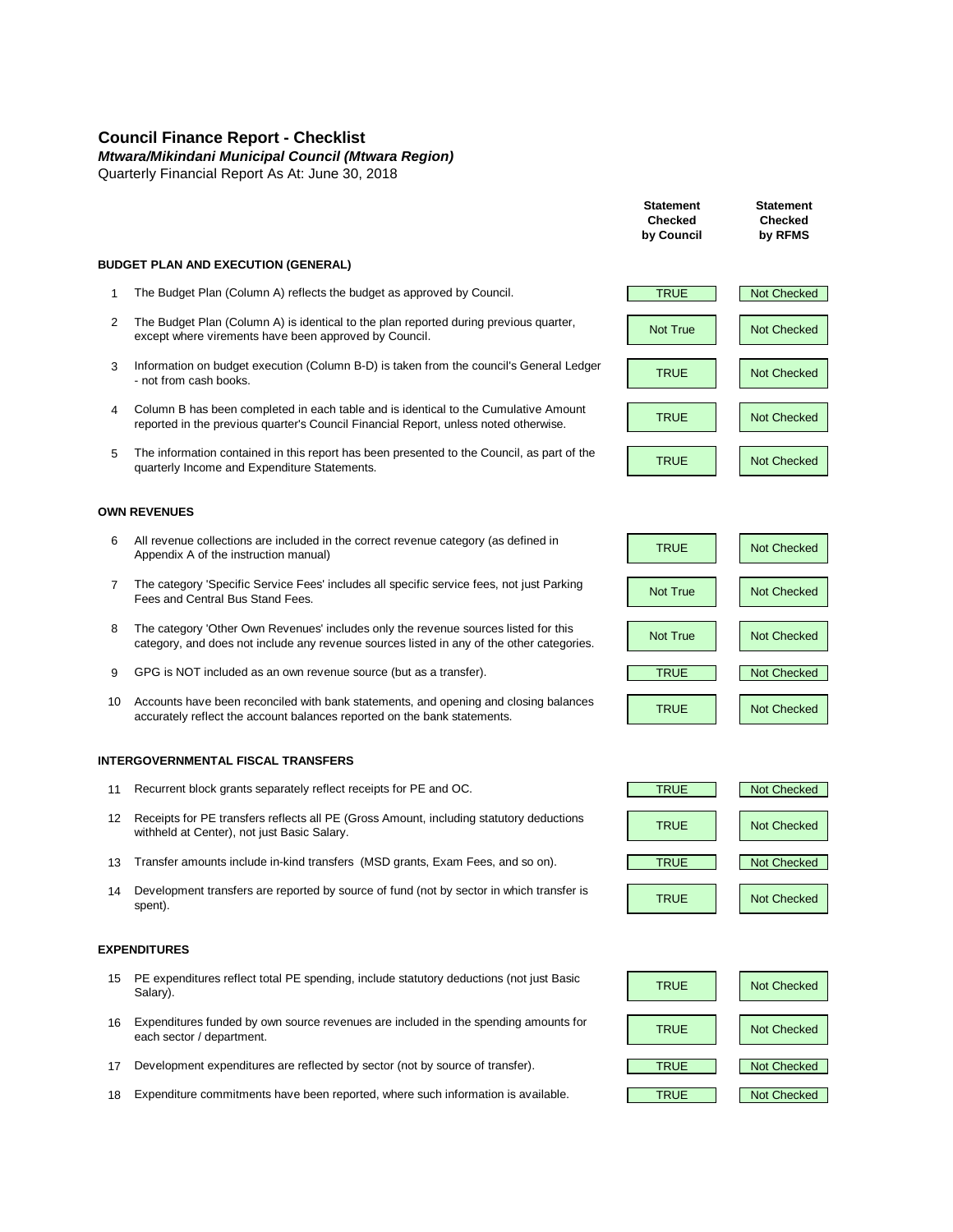|                                               | <b>Annual Estimate as</b> | <b>Actual Collection/Received</b>                    | Cumulative as % of |                                                  |                        |
|-----------------------------------------------|---------------------------|------------------------------------------------------|--------------------|--------------------------------------------------|------------------------|
| <b>Own Source Revenues</b>                    | per Approved Budget       | <b>Cumulative Amount,</b><br><b>Previous Quarter</b> | For the Quarter    | <b>Cumulative Amount,</b><br><b>Year to Date</b> | <b>Annual Estimate</b> |
|                                               | A                         | B                                                    | C                  | D                                                | E.                     |
| <b>Local Taxes (Rates, Levies and Cesses)</b> |                           |                                                      |                    |                                                  |                        |
| Property Tax                                  | 432,388,000               |                                                      |                    |                                                  | 0.0                    |
| Land Rent                                     | 360,000,000               | 68,867,524                                           |                    | 68,867,524                                       | 19.1                   |
| Produce Cess                                  | 75,000,000                | 78,195,474                                           | 2,477,586          | 80,673,060                                       | 107.6                  |
| Service Levy                                  | ,560,000,000              | 2,302,068,778                                        | 173,938,325        | 2,476,007,103                                    | 158.7                  |
| <b>Guest House Levy</b>                       | 38,400,000                | 45,715,000                                           | 10,093,850         | 55,808,850                                       | 145.3                  |
| Other Levies on Business Activity             | 159,480,000               | 77,738,000                                           | 41,579,500         | 119,317,500                                      | 74.8                   |
| <b>Subtotal, Local Taxes</b>                  | 2,625,268,000             | 2,572,584,776                                        | 228,089,261        | 2,800,674,037                                    | 106.7                  |
| <b>Licences and Permits</b>                   |                           |                                                      |                    |                                                  |                        |
| icenses and permits on business activities    | 377,100,000               | 242,727,043                                          | 59,088,840         | 301,815,883                                      | 80.0                   |
| Permits on construction activities            | 136,269,720               | 20,822,200                                           | 3,687,500          | 24,509,700                                       | 18.0                   |
| icenses on extraction of forest products      | 220,000,000               | 40,000                                               | 29,850,048         | 29,890,048                                       | 13.6                   |
| Licenses/permits on vehicles and transport.   | 15,500,000                | 6,744,488                                            | 1,897,975          | 8,642,463                                        | 55.8                   |
| <b>Sub-Total, Licenses and Permits</b>        | 748,869,720               | 270,333,731                                          | 94,524,363         | 364,858,094                                      | 48.7                   |
| <b>Fees and Charges</b>                       |                           |                                                      |                    |                                                  |                        |
| Market fees and charges                       | 248,015,136               | 207,258,673                                          | 40,025,799         | 247,284,472                                      | 99.7                   |
| Sanitation fees and charges                   | 275,600,000               | 99,946,956                                           | 59,004,606         | 158,951,562                                      | 57.7                   |
| Specific service fees                         | 156,065,000               | 109,897,982                                          | 34, 131, 180       | 144,029,162                                      | 92.3                   |
| o/w Parking Fees                              | 16,790,000                | 24,517,451                                           | 11, 153, 639       | 35,671,090                                       | 212.5                  |
| o/w Central Bus Stand Fees                    | 139,275,000               | 85,380,531                                           | 22,977,541         | 108,358,072                                      | 77.8                   |
| <b>Sub-Total, Fees and Charges</b>            | 679,680,136               | 417,103,611                                          | 133, 161, 585      | 550,265,196                                      | 81.0                   |
| <b>Other Own Revenues</b>                     |                           |                                                      |                    |                                                  | 0.0                    |
| Fines and penalties                           | 125,000,000               | 85,315,505                                           | 29,060,657         | 114,376,162                                      | 91.5                   |
| Income from sale or rent                      | 1,186,924,000             | 371,451,489                                          | 81,991,159         | 453,442,648                                      | 38.2                   |
| Other own revenues                            | 316, 125, 280             | 502,502,098                                          | 43,518,831         | 546,020,929                                      | 172.7                  |
| Sub-Total, Other Own Revenues                 | 1,628,049,280             | 959,269,092                                          | 154,570,647        | 1,113,839,739                                    | 68.4                   |
| <b>Total, Own Source Revenues</b>             | 5,681,867,136             | 4,219,291,210                                        | 610,345,856        | 4,829,637,066                                    | 85.0                   |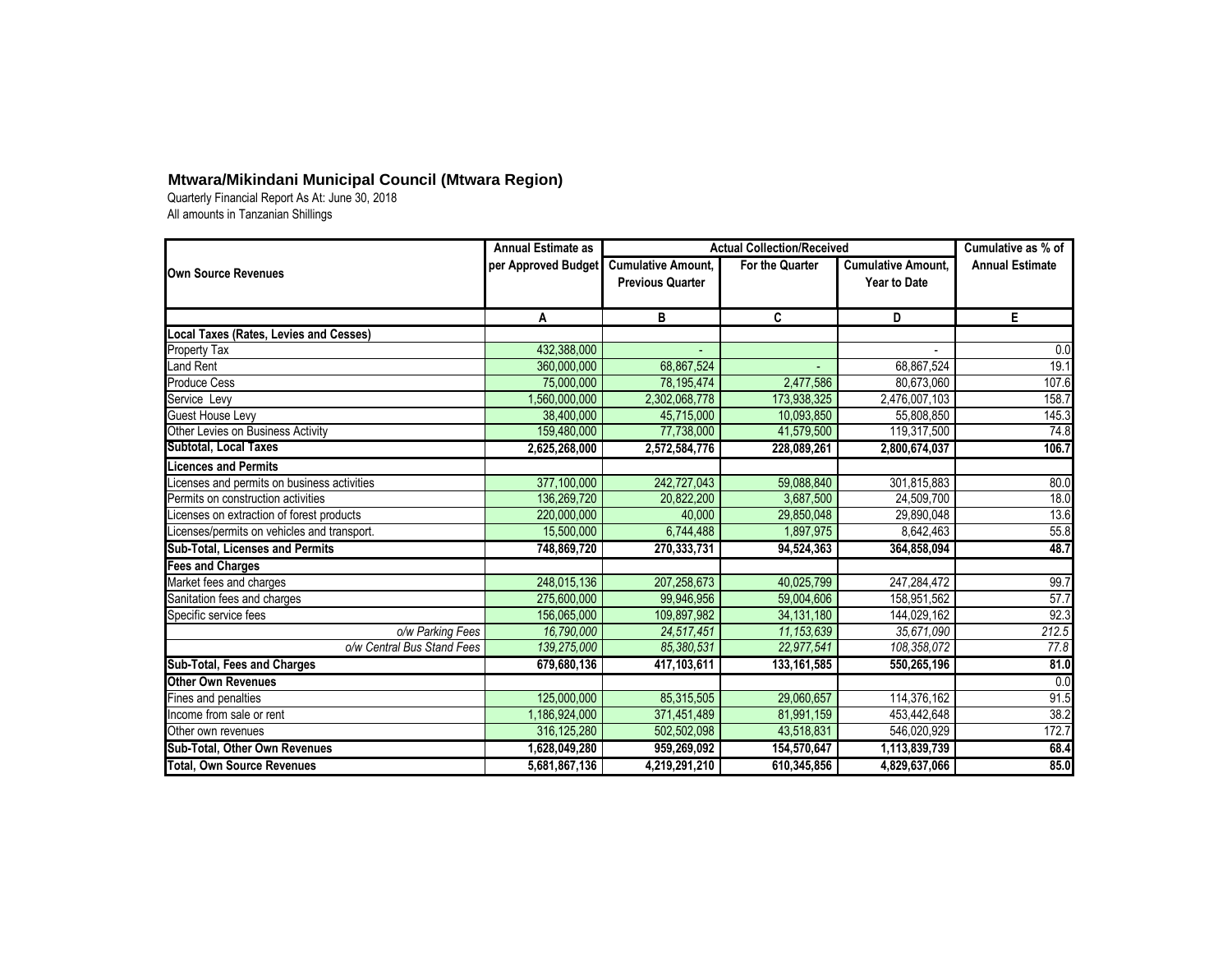| Account Balances                      | <b>Opening Account</b><br><b>Balance for Budget</b><br>Year | <b>Opening Account</b><br><b>Balance for Quarter</b> | <b>Closing Account</b><br><b>Balance for Quarter</b> | <b>Change in Balance</b><br>for Quarter |
|---------------------------------------|-------------------------------------------------------------|------------------------------------------------------|------------------------------------------------------|-----------------------------------------|
| Own Source Revenue Collection Account |                                                             | 123,606,924                                          | 19,700,674                                           | $-103,906,250.0$                        |
| <b>Personal Emoluments Account</b>    |                                                             | 2,075,108                                            | 3,096,512                                            | 1,021,404.0                             |
| Other Chargies Account                |                                                             | 5,844,722                                            | 38,298,190                                           | 32,453,468.0                            |
| Miscellaneous Deposit Account         |                                                             | 141,304,689                                          | 171,825,004                                          | 30,520,315.0                            |
| Development Account                   |                                                             | 8,347,360                                            | 1,035,879,695                                        | 1,027,532,335.0                         |
| Road Fund Account                     |                                                             | 3,828,300                                            |                                                      | $-3,828,300.0$                          |
| <b>Water Sector Account</b>           |                                                             | 3,600                                                | 16,884,461                                           | 16,880,861.0                            |
| <b>Education Sector Account</b>       |                                                             | 12,349,500                                           | 2,243,373                                            | $-10, 106, 127.0$                       |
| <b>Health Sector Account</b>          |                                                             | 1,243,620                                            | 26,240,825                                           | 24,997,205.0                            |
| <b>Total Account Balances</b>         |                                                             | 298,603,823                                          | 1,314,168,734                                        | 1,015,564,911.0                         |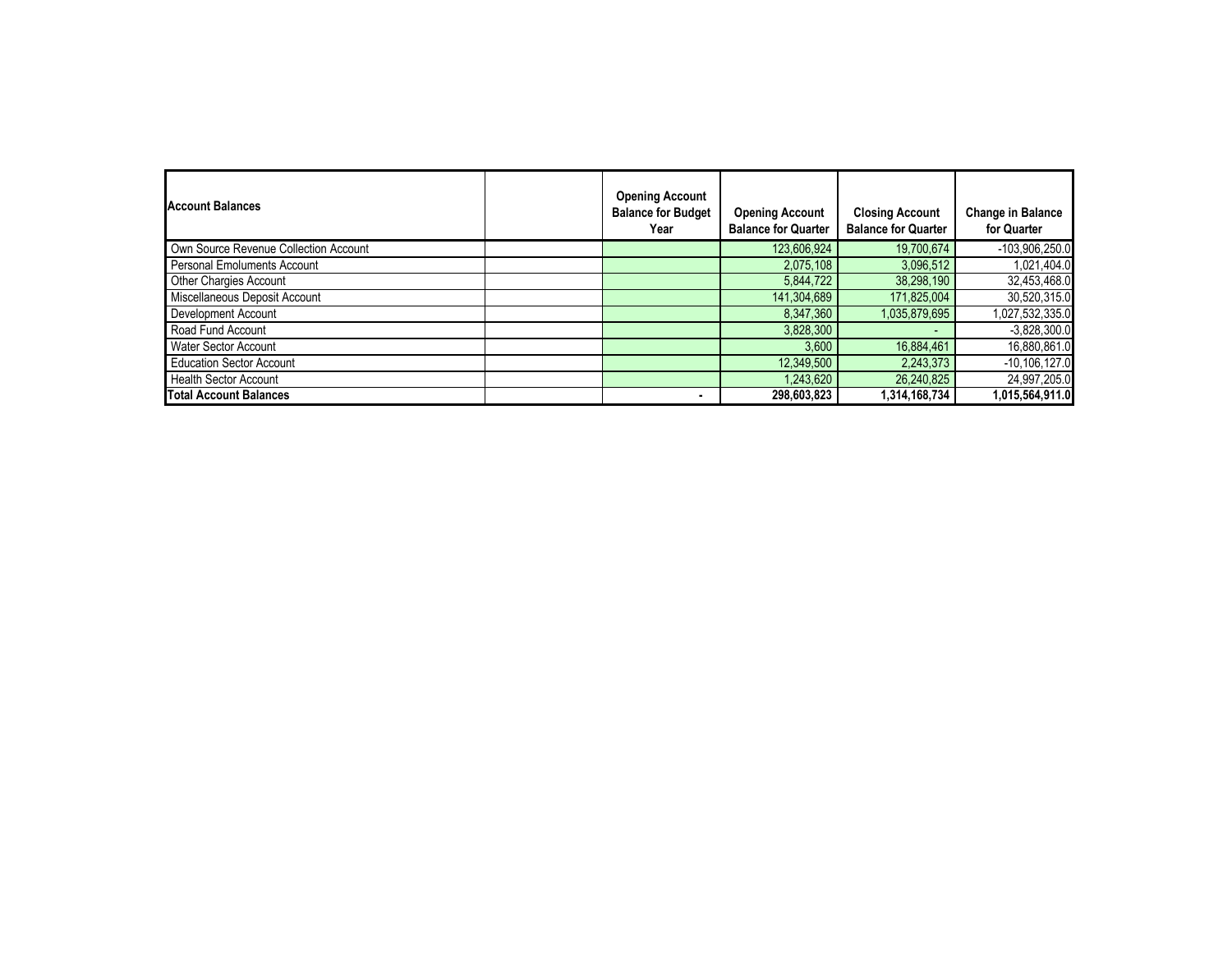|                                               | <b>Annual Estimate as</b> |                                                      | <b>Actual Collection/Received</b> |                                                  | Cumulative as % of     |
|-----------------------------------------------|---------------------------|------------------------------------------------------|-----------------------------------|--------------------------------------------------|------------------------|
| <b>Description of Transfer Sources</b>        | per Approved Budget       | <b>Cumulative Amount,</b><br><b>Previous Quarter</b> | For the Quarter                   | <b>Cumulative Amount,</b><br><b>Year to Date</b> | <b>Annual Estimate</b> |
|                                               | A                         | B                                                    | C                                 | D                                                | E.                     |
| <b>Recurrent Grants:</b>                      |                           |                                                      |                                   |                                                  |                        |
| (I) Block Grants                              |                           |                                                      |                                   |                                                  |                        |
| Primary Education Block Grant: PE Amount      | 5,184,968,400             | 3,174,675,132                                        | 1,195,170,000                     | 4,369,845,132                                    | 84.3                   |
| : OC Amount                                   | 161,152,000               | 109,749,200                                          | 18,767,000                        | 128,516,200                                      | 79.7                   |
| Secondary Ed. Block Grant<br>: PE Amount      | 4,154,457,600             | 2,742,761,633                                        | 1,036,017,000                     | 3,778,778,633                                    | 91.0                   |
| : OC Amount                                   | 228,728,000               | 201,767,000                                          | 44,641,100                        | 246,408,100                                      | 107.7                  |
| <b>Health Block Grant</b><br>: PE Amount      | 2,058,816,000             | 1,040,510,434                                        | 400,970,000                       | 1,441,480,434                                    | 70.0                   |
| : OC Amount                                   | 141,947,000               | 50,845,000                                           | 23,278,000                        | 74,123,000                                       | 52.2                   |
| : PE Amount<br><b>Agriculture Block Grant</b> | 384,468,000               | 185,947,700                                          | 238,191,000                       | 424,138,700                                      | 110.3                  |
| : OC Amount                                   | 14,831,000                | 7,528,000                                            | 1,236,000                         | 8,764,000                                        | 59.1                   |
| Roads Block Grant<br>: PE Amount              |                           |                                                      |                                   |                                                  | $\overline{0.0}$       |
| : OC Amount                                   | 24,944,000                |                                                      |                                   |                                                  | 0.0                    |
| <b>Water Block Grant</b><br>: PE Amount       |                           |                                                      |                                   |                                                  | 0.0                    |
| : OC Amount                                   | 12,944,000                | 6,572,000                                            | 1,079,000                         | 7,651,000                                        | 59.1                   |
| General Purpose (incl. Admin) : PE Amount     | 2,534,363,993             | 1,373,538,199                                        | 602,349,671                       | 1,975,887,870                                    | 78.0                   |
| : OC Amount                                   | 91,644,000                | 49,392,001                                           | 22,756,000                        | 72,148,001                                       | 78.7                   |
| <b>Sub-Total, Block Grants</b>                | 14,993,263,993            | 8,943,286,299                                        | 3,584,454,771                     | 12,527,741,070                                   | 83.6                   |
| (II) Sector Baskets and other subventions     |                           |                                                      |                                   |                                                  |                        |
| <b>Primary Education</b>                      | 235,189,000               |                                                      |                                   |                                                  | 0.0                    |
| Secondary Education                           | 849,923,000               |                                                      |                                   |                                                  | 0.0                    |
| Health (HSBF and MSD supplies)                |                           |                                                      |                                   | $\blacksquare$                                   | 0.0                    |
| Roads                                         |                           |                                                      |                                   |                                                  | 0.0                    |
| HIV/AIDS (TACAIDS, Global Fund and others)    |                           |                                                      |                                   | $\blacksquare$                                   | 0.0                    |
| National Mult-sectoral Strategic Fund (NMSF)  |                           |                                                      |                                   | $\qquad \qquad \blacksquare$                     | 0.0                    |
| Other subventions                             |                           |                                                      |                                   |                                                  | 0.0                    |
| Sub-Total, Sector Baskets and Other Subv.     | 1,085,112,000             |                                                      |                                   |                                                  | 0.0                    |
| <b>Sub-Total, Recurrent Transfers</b>         | 16,078,375,993            | 8,943,286,299                                        | 3,584,454,771                     | 12,527,741,070                                   | 77.9                   |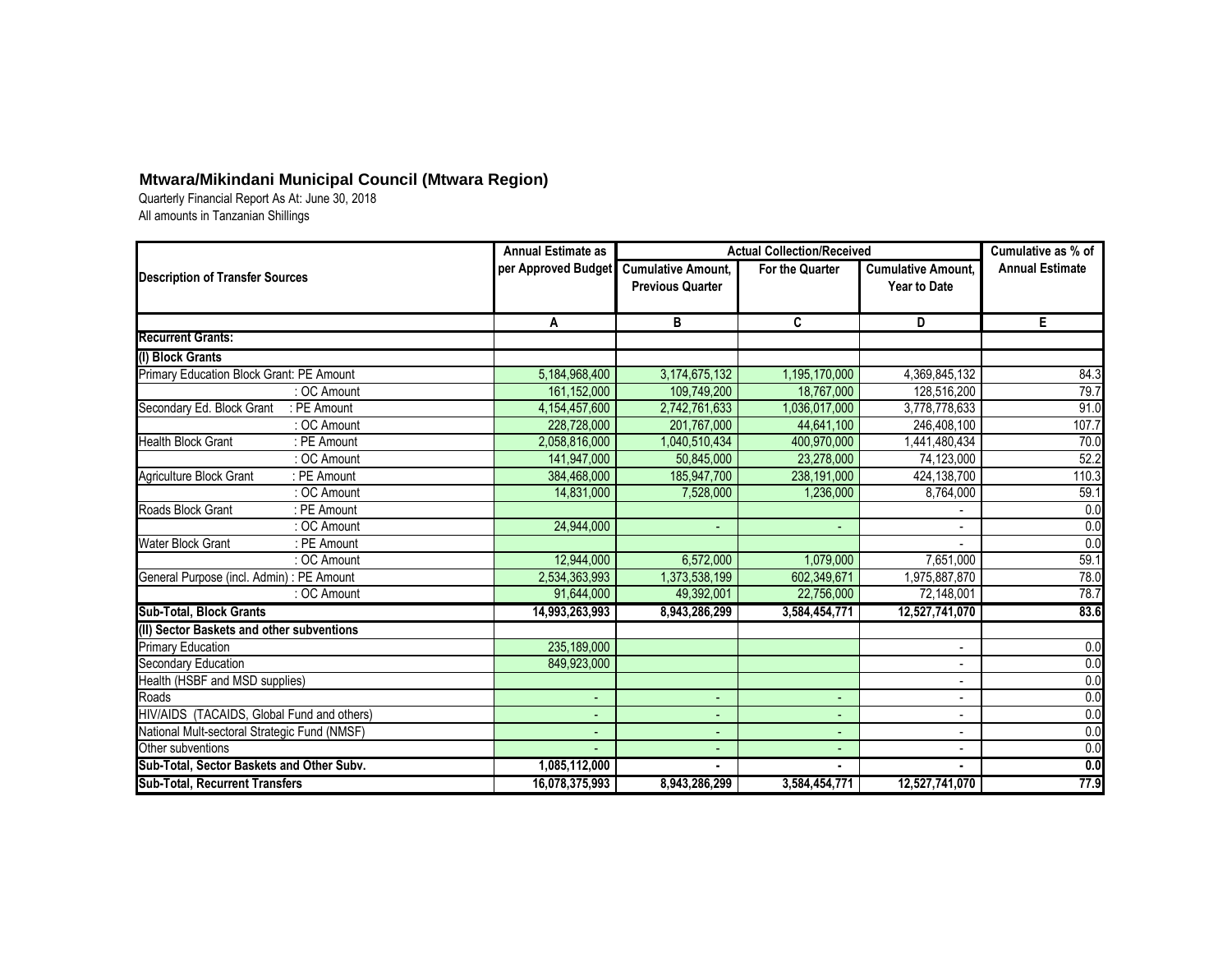|                                                       | <b>Actual Collection/Received</b> | Cumulative as % of        |                          |                           |                        |
|-------------------------------------------------------|-----------------------------------|---------------------------|--------------------------|---------------------------|------------------------|
| <b>Description of Transfer Sources</b>                | per Approved Budget               | <b>Cumulative Amount,</b> | For the Quarter          | <b>Cumulative Amount,</b> | <b>Annual Estimate</b> |
|                                                       |                                   | <b>Previous Quarter</b>   |                          | <b>Year to Date</b>       |                        |
| (III) Development Grants / Funds:                     |                                   |                           |                          |                           |                        |
| LG Development Grants (LGDG): CDG and CBG             | 943,057,000                       |                           |                          |                           | 0.0                    |
| <b>Primary Education Development Grants</b>           |                                   |                           |                          |                           | 0.0                    |
| Secondary Education Development Grants                |                                   |                           |                          |                           | 0.0                    |
| <b>Health Development Grants</b>                      |                                   |                           |                          |                           | 0.0                    |
| Roads Sector Development Grants                       | 1,974,628,000                     |                           |                          |                           | 0.0                    |
| Water Sector Development Grants                       | 1,377,094,000                     | 35,000,000                | 102,000,000              | 137,000,000               | 9.9                    |
| Agriculture Sector Development Grants                 |                                   |                           |                          |                           | 0.0                    |
| <b>Administration Development Grants</b>              |                                   |                           |                          |                           | 0.0                    |
| <b>TASAF</b>                                          | 363,705,706                       | 224,619,632               | 200,972,120              | 425,591,752               | 117.0                  |
| Tanzania Strategic Cities Project Fund (TSCP)         | 2,878,861,581                     |                           | 237,298,580              | 237,298,580               | 8.2                    |
| Urban Local Government Strengtherning Program (ULGSP) |                                   |                           |                          |                           | $\overline{0.0}$       |
| Constituent Development Catalyst Funds (CDCF)         | 36,529,000                        | 688,316,560               | $\overline{\phantom{a}}$ | 688,316,560               | 1,884.3                |
| <b>Equip Fund</b>                                     |                                   |                           |                          |                           | 0.0                    |
| Other Dev. Grants / Funds *                           | 343,753,000                       | 190,012,320               | 119,495,100              | 309,507,420               | 90.0                   |
| Sub-Total Dev. Grants / Funds                         | 7,917,628,287                     | 1,137,948,512             | 659,765,800              | 1,797,714,312             | 22.7                   |
| <b>Total, Transfers</b>                               | 23,996,004,280                    | 10,081,234,811            | 4,244,220,571            | 14,325,455,382            | 59.7                   |
|                                                       |                                   |                           |                          |                           |                        |
| <b>Local Borrowing:</b>                               |                                   |                           |                          |                           | 0.0                    |
| Local Government Loans Board                          | $\qquad \qquad \blacksquare$      | $\blacksquare$            | $\overline{\phantom{a}}$ | $\blacksquare$            | 0.0                    |
| Other Loans                                           |                                   |                           |                          |                           | 0.0                    |
| Total, Local Borrowing                                |                                   |                           |                          |                           | 0.0                    |

\*Other Development Grants means: PFMRP, LGTP, UDEM,SWM, PFM, etc.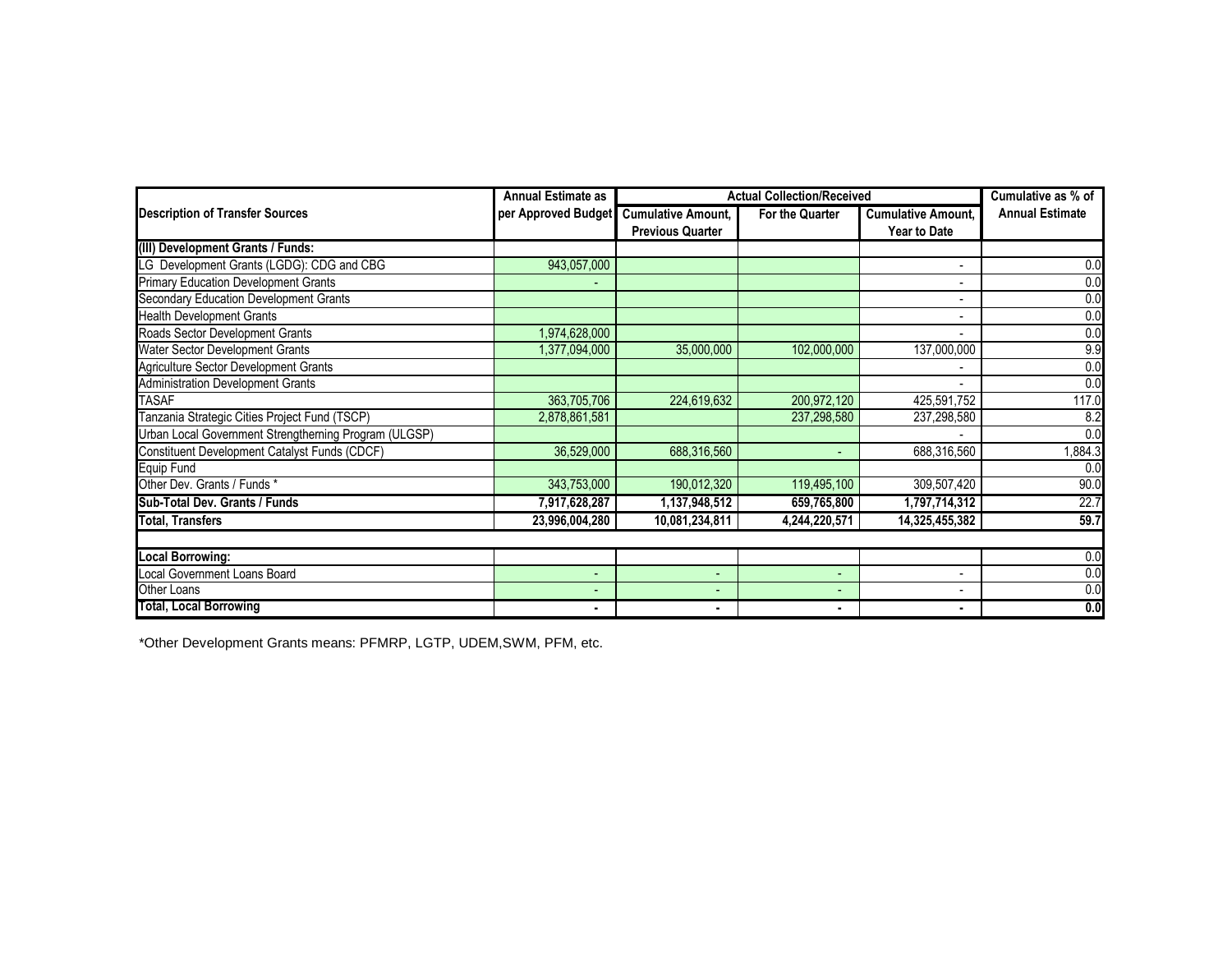| <b>Description of Broad Expenditure Areas</b> | <b>Annual Estimate as</b> |                                                      | <b>Actual Expenditure</b> |                                                  | Outstanding        | <b>Cumulative</b>                | <b>Total Cum</b>                                       |
|-----------------------------------------------|---------------------------|------------------------------------------------------|---------------------------|--------------------------------------------------|--------------------|----------------------------------|--------------------------------------------------------|
|                                               | per approved Budget       | <b>Cumulative Amount,</b><br><b>Previous Quarter</b> | <b>For the Quarter</b>    | <b>Cumulative Amount,</b><br><b>Year to Date</b> | <b>Commitments</b> | Expenditure &<br>Comm'ts to date | Expenditure &<br>Comm'ts as % of<br><b>Annual Est.</b> |
|                                               | $\overline{A}$            | $\overline{B}$                                       | $\overline{\mathsf{c}}$   | $\overline{\mathsf{D}}$                          | E                  | $\mathsf F$                      | $\overline{G}$                                         |
| <b>EXPENDITURE</b>                            |                           |                                                      |                           |                                                  |                    |                                  |                                                        |
| <b>Recurrent Expenditure</b>                  |                           |                                                      |                           |                                                  |                    |                                  |                                                        |
| PE<br>Primary Education:                      | 5,184,968,400             | 3,174,675,132                                        | 1,195,170,000             | 4,369,845,132                                    |                    | 4,369,845,132                    | 84.3                                                   |
| $\overline{OC}$                               | 161,152,000               | 110,547,182                                          | 18,767,000                | 129,314,182                                      |                    | 129,314,182                      | 80.2                                                   |
| PE<br>Secondary Education:                    | 4,154,457,600             | 2,742,761,633                                        | 1,036,017,000             | 3,778,778,633                                    |                    | 3,778,778,633                    | 91.0                                                   |
| $\overline{OC}$                               | 228,728,000               | 160,774,300                                          | 44,641,100                | 205,415,400                                      |                    | 205,415,400                      | 89.8                                                   |
| Health:<br>$\overline{PE}$                    | 2,058,816,000             | 1,040,510,434                                        | 400,970,000               | 1,441,480,434                                    |                    | 1,441,480,434                    | 70.0                                                   |
| $\overline{OC}$                               | 141,947,000               | 51,595,905                                           | 23,278,000                | 74,873,905                                       |                    | 74,873,905                       | 52.7                                                   |
| PE<br>Roads:                                  |                           |                                                      |                           |                                                  |                    |                                  | 0.0                                                    |
| OC                                            |                           |                                                      |                           |                                                  |                    |                                  | 0.0                                                    |
| PE<br>Water:                                  |                           |                                                      |                           |                                                  |                    |                                  | 0.0                                                    |
| OC                                            | 12,944,000                | 4,650,000                                            | 1,079,000                 | 5,729,000                                        |                    | 5,729,000                        | 44.3                                                   |
| PE<br>Agricult. & Livestock:                  | 384,468,000               | 185,947,700                                          | 238,191,000               | 424,138,700                                      |                    | 424,138,700                      | 110.3                                                  |
| OC                                            | 9,670,499                 | 2,842,976                                            | 1,236,000                 | 4,078,976                                        |                    | 4,078,976                        | 42.2                                                   |
| Sub-Totals:<br>PE                             | 11,782,710,000            | 7,143,894,899                                        | 2,870,348,000             | 10,014,242,899                                   |                    | 10,014,242,899                   | 85.0                                                   |
| $\overline{OC}$                               | 554,441,499               | 330,410,363                                          | 89,001,100                | 419,411,463                                      |                    | 419,411,463                      | 75.6                                                   |
| PE<br><b>Local Administration</b>             | 2,815,769,547             | 1,300,865,400                                        | 602,349,671               | 1,903,215,071                                    |                    | 1,903,215,071                    | 67.6                                                   |
| $\overline{OC}$                               | 91,644,000                | 49,392,001                                           | 22,756,000                | 72,148,001                                       |                    | 72,148,001                       | 78.7                                                   |
| PE<br>Trade & Econ. Affairs                   |                           |                                                      |                           |                                                  |                    |                                  | 0.0                                                    |
| $\overline{OC}$                               | 2,000,000                 | 1,323,000                                            | 592,000                   | 1,915,000                                        |                    | 1,915,000                        | 95.8                                                   |
| PE<br>Works (Excl. Roads)                     | 133,812,000               | 72,672,800                                           | 109,747,800               | 182,420,600                                      |                    | 182,420,600                      | 136.3                                                  |
| OC                                            |                           |                                                      |                           |                                                  |                    |                                  | 0.0                                                    |
| <b>PE</b><br>Lands                            |                           |                                                      |                           | $\sim$                                           |                    | $\sim$                           | 0.0                                                    |
| $\overline{OC}$                               |                           |                                                      |                           | $\blacksquare$                                   |                    | $\sim$                           | 0.0                                                    |
| PE<br><b>Natural Resources</b>                |                           |                                                      |                           | $\sim$                                           |                    |                                  | 0.0                                                    |
| $\overline{OC}$                               | 5,999,999                 |                                                      |                           |                                                  |                    | $\sim$                           | 0.0                                                    |
| PE<br>Community Dev.                          |                           |                                                      |                           |                                                  |                    |                                  | 0.0                                                    |
| OC                                            | 2,000,000                 | 147,000                                              | 1,651,000                 | 1,798,000                                        |                    | 1,798,000                        | 89.9                                                   |
| PE<br><b>Other Departments</b>                |                           |                                                      |                           |                                                  |                    |                                  | 0.0                                                    |
| OC                                            | 736,010,975               | 1,445,600                                            | 338,381,653               | 339,827,253                                      |                    | 339,827,253                      | 46.2                                                   |
| Sub-Totals:<br>PE                             | 2,949,581,547             | 1,373,538,200                                        | 712,097,471               | 2,085,635,671                                    |                    | 2,085,635,671                    | 70.7                                                   |
| $\overline{OC}$                               | 837,654,974               | 52,307,601                                           | 363,380,653               | 415,688,254                                      |                    | 415,688,254                      | 49.6                                                   |
| Sub-Total; Recurrent: PE                      | 14,732,291,547            | 8,517,433,099                                        | 3,582,445,471             | 12,099,878,570                                   |                    | 12,099,878,570                   | 82.1                                                   |
| $\overline{OC}$                               | 1,392,096,473             | 382,717,964                                          | 452,381,753               | 835,099,717                                      |                    | 835,099,717                      | 60.0                                                   |
| Sub-Total, Recurrent Exp.                     | 16,124,388,020            | 8,900,151,063                                        | 4,034,827,224             | 12,934,978,287                                   |                    | 12,934,978,287                   | 80.2                                                   |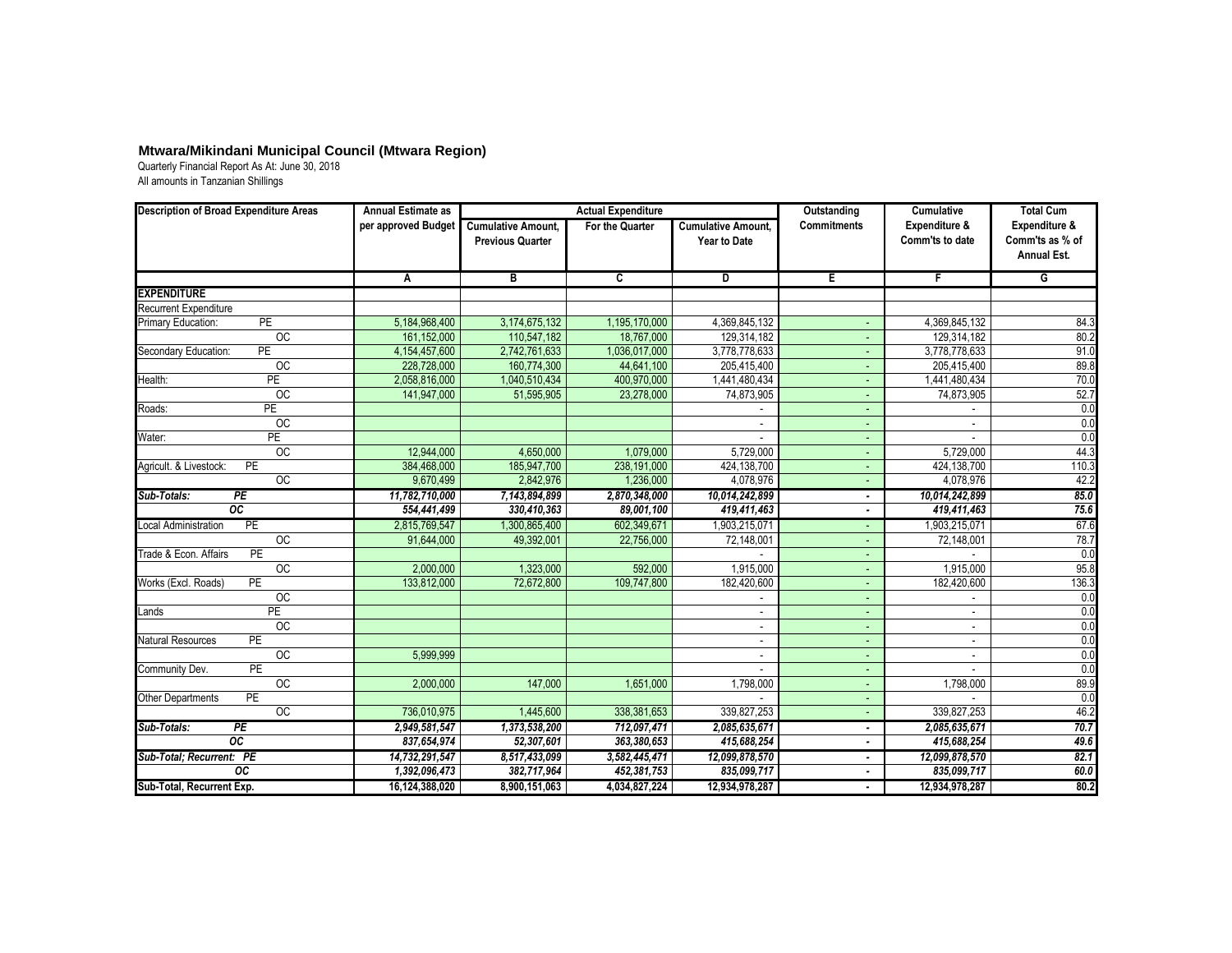| <b>Description of Broad Expenditure Areas</b> | <b>Annual Estimate as</b> | <b>Actual Expenditure</b> |                    |                           | Outstanding        | <b>Cumulative</b>        | <b>Total Cum</b>         |
|-----------------------------------------------|---------------------------|---------------------------|--------------------|---------------------------|--------------------|--------------------------|--------------------------|
|                                               | per approved Budget       | <b>Cumulative Amount,</b> | For the Quarter    | <b>Cumulative Amount,</b> | <b>Commitments</b> | <b>Expenditure &amp;</b> | <b>Expenditure &amp;</b> |
|                                               |                           | <b>Previous Quarter</b>   |                    | <b>Year to Date</b>       |                    | Comm'ts to date          | Comm'ts as % of          |
| Development Expenditure                       |                           |                           |                    |                           |                    |                          |                          |
| <b>Primary Education</b>                      | 620,189,000               | 72,000,000                | 212,233,557        | 284,233,557               |                    | 284,233,557              | 45.8                     |
| <b>Secondary Education</b>                    | 1,362,190,999             |                           | 198,726,501        | 198,726,501               |                    | 198,726,501              | 14.6                     |
| Health                                        | 803,494,999               | 23,926,180                | 727,978,630        | 751,904,810               |                    | 751,904,810              | 93.6                     |
| Works (inc. Roads)                            | 10,000,000                |                           |                    |                           |                    |                          | 0.0                      |
| Water                                         | 1,377,094,000             | 17,628,660                | 134,746,640        | 152,375,300               |                    | 152,375,300              | 11.1                     |
| Agriculture                                   | 85,000,000                | 30,264,500                | 12,500,744         | 42,765,244                |                    | 42,765,244               | 50.3                     |
| Administration                                | 98,587,700                |                           |                    |                           |                    |                          | 0.0                      |
| Other Sectors / Departments                   | 9,196,926,698             | 2,762,284,601             | 713,655,414        | 3,475,940,015             |                    | 3,475,940,015            | 37.8                     |
| Sub-Total, Development Exp.                   | 13,553,483,396            | 2,906,103,941             | 1,999,841,486      | 4,905,945,427             |                    | 4,905,945,427            | 36.2                     |
| <b>TOTAL EXPENDITURE</b>                      | 29,677,871,416            | 11,806,255,004            | 6,034,668,710      | 17,840,923,714            |                    | 17,840,923,714           | 60.1                     |
| <b>Surplus / Deficit:</b>                     |                           |                           |                    |                           |                    |                          |                          |
| Surplus/Deficit - Current FY                  |                           | 2,494,271,017             | (1, 180, 102, 283) | 1,314,168,734             | <b>XXXXX</b>       | 1,314,168,734            | 0.0                      |
| Surplus/Deficit - incl. B/B Forward           |                           | 2,494,271,017             | (881, 498, 460)    | 1,314,168,734             | <b>XXXXX</b>       | 1,314,168,734            | 0.0                      |